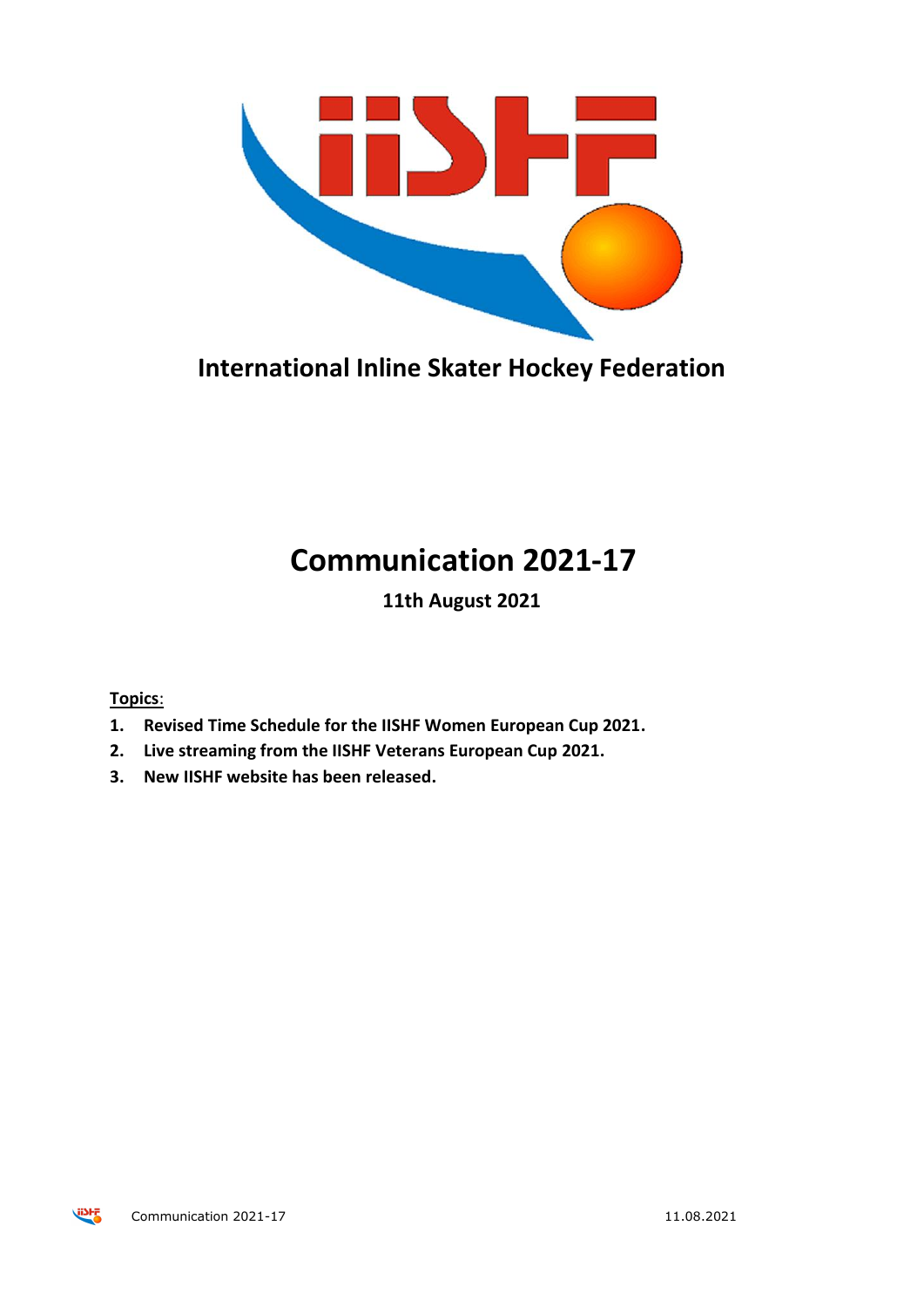## **1**. **Revised Time Schedule for the IISHF Women European Cup 2021**

Attached please find revised/modified version of the Time Schedule for the IISHF Women European Cup taking place in Berlin, Germany on 13-15.08.2021. It's game 22 and 24 that has been corrected/modified so **1F** is participating rather than **3F**. Group F are for the teams that finished last in their first group and here will 2F and 3F of course play for 8/9 place and **1F** play for 5/6/7th place. We have attached two versions of the revised/modified version of the Time Schedule. It's one version with yellow markings of the changes made and one version with modifications without yellow markings.

The revised version has also been published on the tournament pages of the Women EC on the new IISHF website https://iishf.com.

## **2**. **Live streaming from the IISHF Veterans European Cup 2021**

The hosting club SHC Rossemaison has announced that there will be live streaming services from the IISHF Veterans European Cup taking place on 20-22.08.2021 in Rossemaison, Switzerland with games to be played Friday, Saturday and Sunday.

The service is provided by Mustang TV. The videos will published on Facebook on the [Mustang TV](https://www.facebook.com/groups/1127391737292173)  [page.](https://www.facebook.com/groups/1127391737292173)

IISHF will ensure that the embedding code for this live stream will be available so that all interested may watch the games on the Tournament pages of the new IISHF website.

## **3. New IISHF website has been released**

As of 03.08.2021 the new version of the IISHF website [https://iishf.com](https://iishf.com/) has been released.